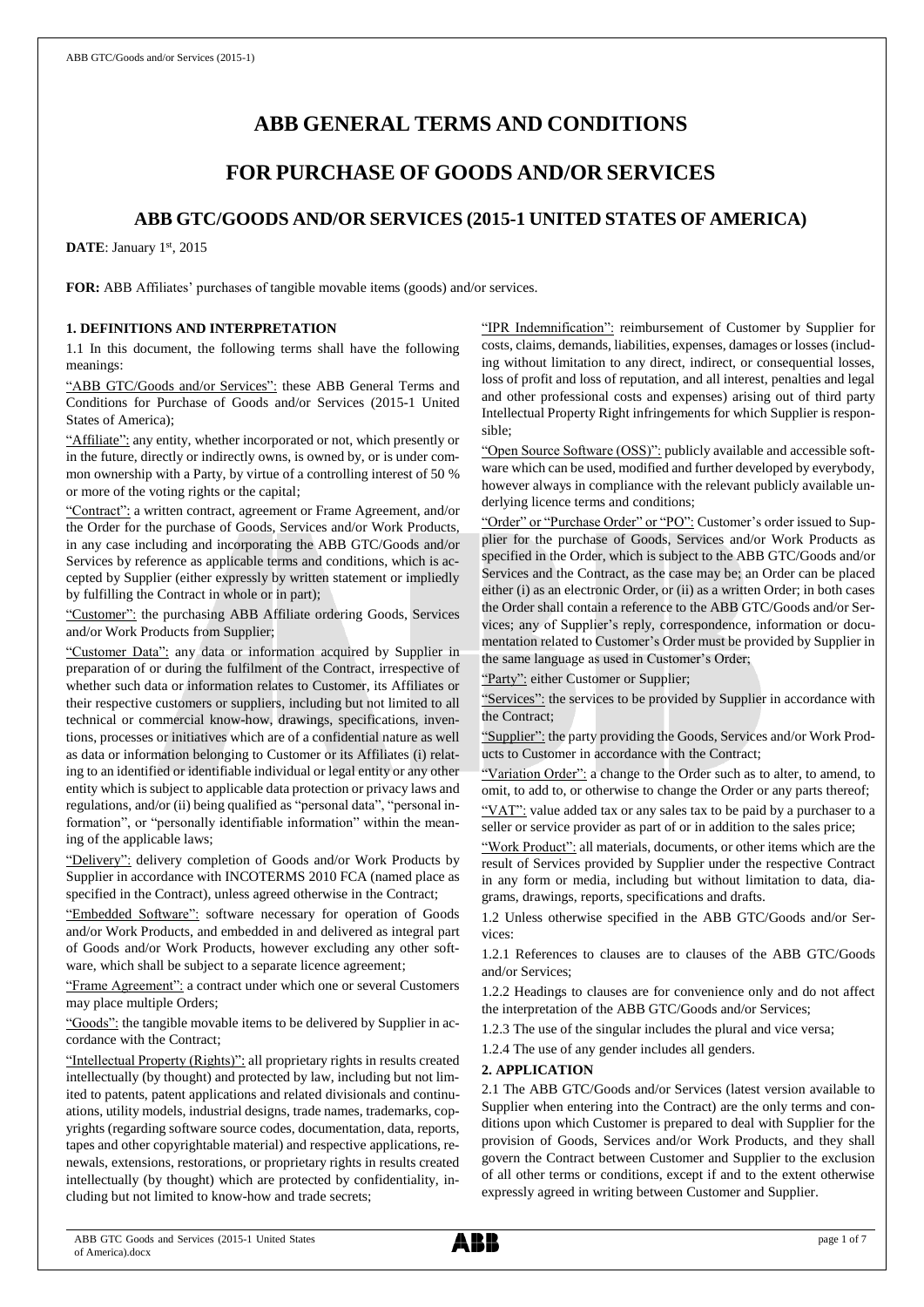2.2 No terms or conditions endorsed upon, delivered with or contained in Supplier's quotations, acknowledgements or acceptances of Orders, specifications or similar documents will form part of the Contract, and Supplier waives any right which it otherwise might have to rely on such other terms or conditions.

2.3 Customer's Order may specify a limited time period for acceptance; after expiry of such time period without Supplier's acceptance, the Order shall no longer be binding on Customer.

2.4 Any amendments to the Contract, including the ABB GTC/Goods and/or Services, shall have no effect unless expressly agreed in writing and signed by duly authorised representatives of Customer and Supplier.

2.5 References in the ABB GTC/Goods and/or Services to any statute or statutory provision shall be construed as a reference to that statute or provision as in effect at the date when the Order was placed, unless decided otherwise by Customer.

# **3. SUPPLIER'S RESPONSIBILITIES**

3.1 Supplier shall deliver the Goods and/or Work Products and provide the Services:

3.1.1 in accordance with the applicable laws and regulations;

3.1.2 in accordance with the quality standards stated under Clause 9.1 and specified in the Contract;

3.1.3 free from defects and from any rights of third parties;

3.1.4 on the due date specified in the Contract;

3.1.5 in the quantity specified in the Contract;

3.1.6 in accordance with all specifications, specified materials, workmanship, and respective documentation;

3.1.7 in accordance with all Customer instructions, including but without limitation to its health, safety and environmental requirements and policies; and

3.1.8 fit for any particular purpose expressly or impliedly made known to Supplier in the Contract or, in absence thereof, fit for the purposes for which goods, work products, or services of the same description or the same or similar type would ordinarily be used.

3.2 Supplier shall not substitute or modify any of the materials contained in the Goods and/or Work Products, or used for provision of the Services, or make any changes to the design of the Goods and/or Work Products without Customer's prior written approval.

3.3 Supplier shall take care that the Goods and/or Work Products are contained or packaged in the manner usual for such Goods and/or Work Products or, where there is no such manner, in a manner adequate to preserve and protect the Goods and/or Work Products until Delivery.

3.4 Supplier shall submit invoices complying with Supplier's and Customer's applicable local mandatory law, generally accepted accounting principles and the specific Customer requirements, containing the following minimum information: Supplier name, address and reference person including contact details (telephone, e-mail etc.); invoice date; invoice number; Order number (same as stated in the Order); Supplier number (same as stated in the Order); address of Customer; quantity; specification of Goods, Services and/or Work Products supplied; price (total amount invoiced); currency; tax or VAT amount; tax or VAT number; Authorized Economic Operator and/or Approved Exporter Authorization number and/or other customs identification number, if applicable; payment terms.

3.5 Supplier shall invoice Customer separately from despatch of the Goods and/or Work Products and/or provision of the Services. Invoices shall be sent to the billing address specified in the Order.

3.6 Expenses not agreed in writing by Customer will not be reimbursed. 3.7 Services provided and charged on the basis of hourly rates require written confirmation of Supplier's time sheets by Customer. Supplier shall submit the respective time sheets to Customer for such confirmation in due time. Confirmation of the time sheet shall not be construed as acknowledgement of any claims. Customer shall not be obliged to pay invoices based on time sheets which are not confirmed in writing by Customer.

3.8 Customer may issue Variation Orders to Supplier to alter, amend, omit, add to, or otherwise change ordered Goods, Services and/or Work Products or parts thereof, and Supplier shall carry out all such reasonable Variation Orders. The Parties shall agree on the impact of the Variation Order on applicable prices. In case no such agreement on the price impact is reached within reasonable time, Supplier shall perform the Variation Order with the agreement that the impact on the price or possible compensation payments shall be calculated in accordance with the following principles and their hierarchical order: (i) agreed unit price list, (ii) lump sum to be agreed between the Parties, (iii) agreed cost plus profit margin basis or, (iv) as a combination of these methods. If the agreed unit price list does not cover the subject matter of the Variation Order, an additional price list used for similar goods, services and/or work products shall be agreed by the Parties and added to the existing unit price list. Supplier shall not postpone or delay the performance of a Variation Order on the grounds of dispute, or that the Variation Order is subject to acceptance by Supplier, or agreeing to the value amount, or extension of time. Variation Orders requested by Supplier shall only become effective after express written confirmation by Customer.

3.9 In no event Supplier shall suspend or delay the Delivery of any Goods and/or Work Products or the provision of any Services to Customer. In the event of Force Majeure Clause 16 shall apply.

3.10 Supplier shall hire in its own name all employees required to effectively provide the Goods, Services and/or Work Products, who shall not, under any circumstances, act as Customer's employees.

3.11 Supplier assumes full and exclusive responsibility for any accident or occupational disease occurred to its employees and its subcontractors in relation to the provision of the Goods, Services and/or Work Products.

3.12 Supplier shall be solely and exclusively responsible for any claims and/or lawsuits filed by its employees and/or subcontractors, and shall defend, indemnify and hold Customer harmless from and against any claim, proceeding, action, fine, loss, cost and damages arising out of or relating to any such claims and/or lawsuits, and any noncompliance with legislation, regulations, codes of practice, guidance and other requirements of any relevant government or governmental agency applicable to Supplier, its employees or subcontractors, and Supplier shall compensate Customer for all losses and expenses whatsoever resulting therefrom.

3.13 Customer is authorized to make any payments due to Supplier's employees and subcontractors performing Services, or providing Goods and/or Work Products under the Contract, in order to avoid lawsuits, liens or encumbrances. Such payments may be made through withholding Supplier's credits, through offsetting or in any other way. Supplier shall provide any support requested by Customer with regard to such payments and indemnify Customer for any payments made.

# **4. CUSTOMER'S RESPONSIBILITIES**

4.1 In consideration of the Goods and/or Work Products delivered, or the Services provided by Supplier in accordance with the Contract, Customer shall pay to Supplier the purchase price stated in the Contract within the agreed payment terms provided the invoice fulfils the requirements of Clauses 3.4 and 3.5. In the event that the payment terms are determined by mandatory applicable law, such terms shall prevail.

4.2 If Goods and/or Work Products delivered or Services provided are subject to inspection, testing, or acceptance by Customer and/or its authorised representatives, no payments shall become due before the results of such inspection, testing, or acceptance are available and confirm that the Goods, Services and/or Work Products conform with the Contract and with any specifications and/or patterns supplied or advised by Customer to Supplier.

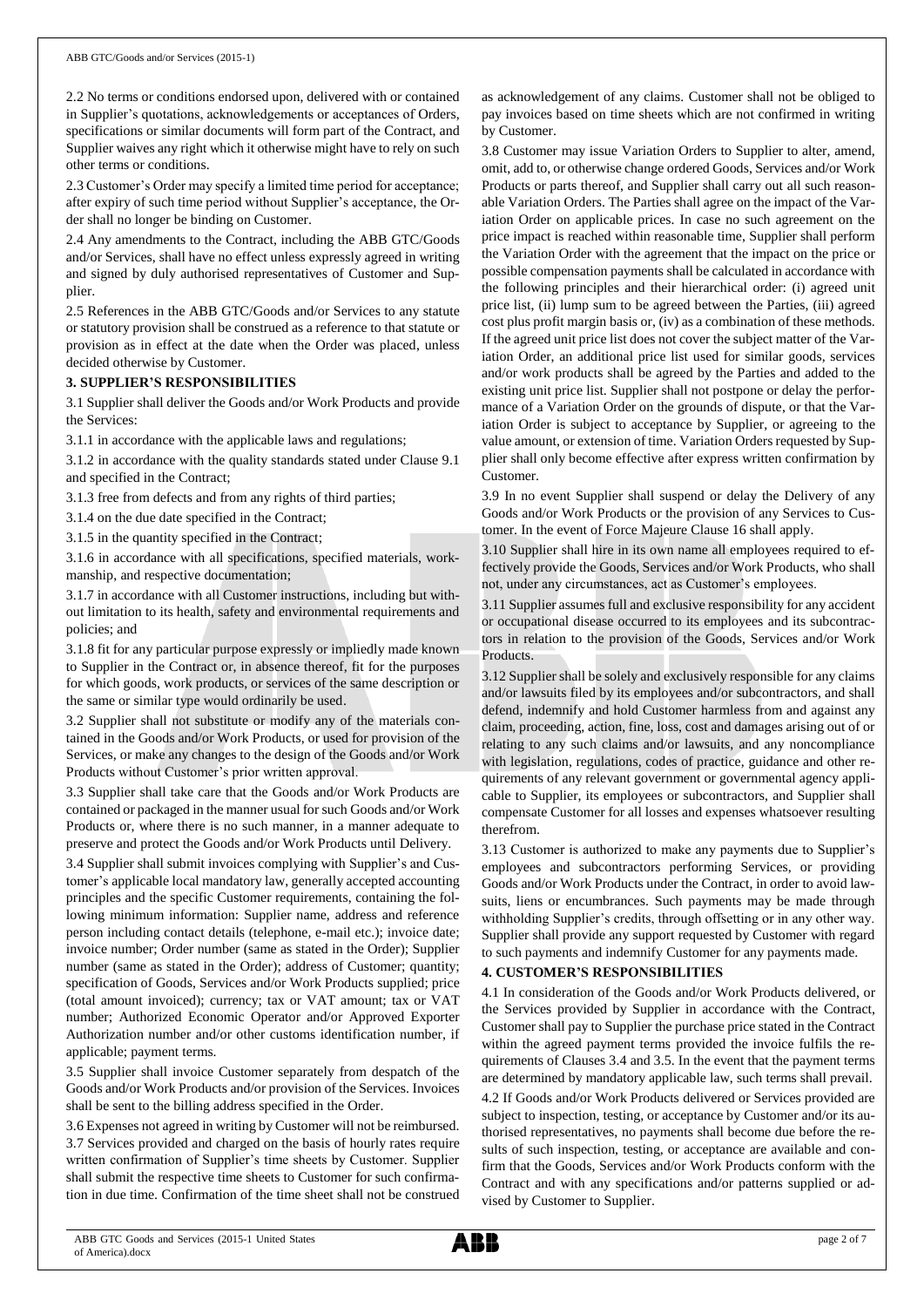4.3 Customer reserves the right to set off such amount owed to Supplier, or withhold payment for Goods, Services and/or Work Products not provided in accordance with the Contract.

4.4 The terms of payment are net cash within sixty (60) calendar days from the later of the date on which the correct invoice is received by Customer or the date on which the invoiced Goods, Services and/or Work Products are accepted by Customer. Customer may withhold payment pending receipt of evidence from Supplier, as reasonably required by Customer, to establish the absence of liens, encumbrances and claims against any property of Customer related to the Goods, Services and/or Work Products that are the subject of the Contract.

#### **5. DELIVERY, PERFORMANCE OF SERVICES**

5.1 Unless agreed otherwise in the Contract, the Goods and/or Work Products shall be delivered in accordance with INCOTERMS 2010 FCA, to the place defined in the Contract, or, if no such place has been defined, to Customer's place of business.

5.2 The Services shall be provided at the place specified in the Contract, or, if no such place has been specified, at Customer's place of business.

5.3 Supplier shall deliver latest at the time of acceptance of the Contract the following minimum information (unless where explicitly not required by Customer): Order number, date of Order, number of packages and contents, the customs tariff numbers of the country of consignment, and the countries of origin for all Goods and/or Work Products to be delivered. For controlled Goods, Services and/or Work Products, the relevant national export control numbers must be indicated and, if the Goods, Services and/or Work Products are subject to U.S. export regulations, the U.S. Export Control Classification Numbers (ECCN) or classification numbers of the International Traffic In Arms Regulations (ITAR) must be specified. Proofs of preferential origin as well as conformity declarations and marks of the country of consignment or destination are to be submitted without being requested; certificates of origin upon request. Supplier shall state the accurate and complete Order number disclosed to Customer on all invoices (in particular but not limited to commercial, pro forma or customs invoices). Supplier shall be fully liable for all damages resulting from a breach of this obligation, in particular but not limited to damages for delay.

5.4 The Goods and/or Work Products shall be delivered, and Services shall be provided during Customer's business hours unless otherwise requested by Customer.

5.5 Upon Delivery, Supplier (or its appointed carrier) shall provide Customer, together with a delivery note, any other required export and import documents not mentioned in Clause 5.3. In the event that Customer has approved partial delivery, such delivery note shall also include the outstanding balance remaining to be delivered.

5.6 Ownership (title) of the Goods and/or Work Products shall pass to Customer at Delivery, except if agreed otherwise in writing. To the extent that the Goods and/or Work Products contain Embedded Software, ownership (title) regarding such Embedded Software shall not be passed to Customer, however Customer and all users shall have a worldwide, irrevocable, perpetual, transferable, non-exclusive, royaltyfree right to use the Embedded Software as an integral part of such Goods and/or Work Products or for servicing either of them. In the event the Embedded Software or any part thereof is owned by a third party, Supplier shall be responsible for obtaining the respective software licences necessary from the third party before Delivery to comply with its obligations under the Contract.

#### **6. ACCEPTANCE**

6.1 Customer shall not be deemed to have accepted any Goods, Services and/or Work Products until it has had reasonable time to inspect or test them following Delivery or, in case a defect in the Goods, Services and/or Work Products was not reasonably detectable during the inspection, within a reasonable time period after such defect has become apparent. Any obligation of Customer to inspect the Goods, Services and/or Work Products, shall be limited to quantity and type, and visible defects or damages resulting from transport.

6.2 The Parties may agree on a certain acceptance procedure, in which case acceptance shall be subject to Customer's explicit written acceptance statement. Supplier shall inform Customer in writing within a reasonable time period in advance when the Goods, Services and/or Work Products are ready for inspection, testing, or acceptance.

6.3 If any Goods, Services and/or Work Products do not comply with Clause 3 (Supplier's Responsibilities), or are otherwise not in conformity with the Contract, then, without limiting any other right or remedy that Customer may have under Clause 10 (Remedies), Customer may reject the Goods, Services and/or Work Products and/or request replacement by Goods, Services and/or Work Products conforming with the Contract or recover all payments made to Supplier.

#### **7. DELAY**

If the Delivery of Goods and/or Work Products or the provision of Services does not comply with the agreed date(s) then, without prejudice to any other rights which it may have, Customer shall have the right to: 7.1 terminate the Contract in whole or in part; and

7.2 refuse any subsequent delivery of the Goods and/or Work Products, or provision of Services which Supplier attempts to make; and

7.3 recover from Supplier any expenditure reasonably incurred by Customer in obtaining the Goods, Services and/or Work Products in substitution from another supplier; and

7.4 claim damages for any additional costs, loss or expenses incurred by Customer which are reasonably attributable to Supplier's failure to deliver the Goods and/or Work Products, or to provide the Services on the agreed date; or

7.5 claim compensation for liquidated damages as agreed in the Contract.

#### **8. INSPECTION**

8.1 Supplier shall allow Customer and/or its authorised representatives during Supplier's business hours to (i) inspect the Goods and/or Work Products, and Supplier's manufacturing units upon providing reasonable notice, and/or request test samples of the respective Goods and/or Work Products, or any parts or materials thereof, and/or (ii) inspect the provision of the Services, and/or (iii) test the Goods and/or Work Products, or parts thereof.

8.2 If the results of such inspection or tests cause Customer to be of the opinion that the Goods, Services and/or Work Products do not conform or are unlikely to conform with the Contract or with any agreed specifications, including all specified material, workmanship and the like, documentation and quality requirements, or are not performed in accordance with generally accepted practices, procedures and standards of the respective industry, Customer shall inform Supplier and Supplier shall without undue delay take such action as is necessary to ensure conformity with the Contract. In addition Supplier shall carry out necessary additional inspection or testing at Supplier's own cost whereby Customer shall be entitled to attend.

8.3 Notwithstanding any inspection or tests by Customer, Supplier shall remain fully responsible for compliance of the Goods, Services and/or Work Products with the Contract. This applies whether or not Customer has exercised its right of inspection and/or testing and shall not limit Supplier's obligations under the Contract. For the avoidance of doubt, inspection or testing of Goods, Services and/or Work Products by Customer shall in no event exempt Supplier from or limit Supplier's warranties or liability in any way.

#### **9. WARRANTY**

9.1 Supplier warrants that the Goods, Services and/or Work Products: 9.1.1 comply with the Contract, including all specifications, specified material, workmanship and the like, documentation and quality re-

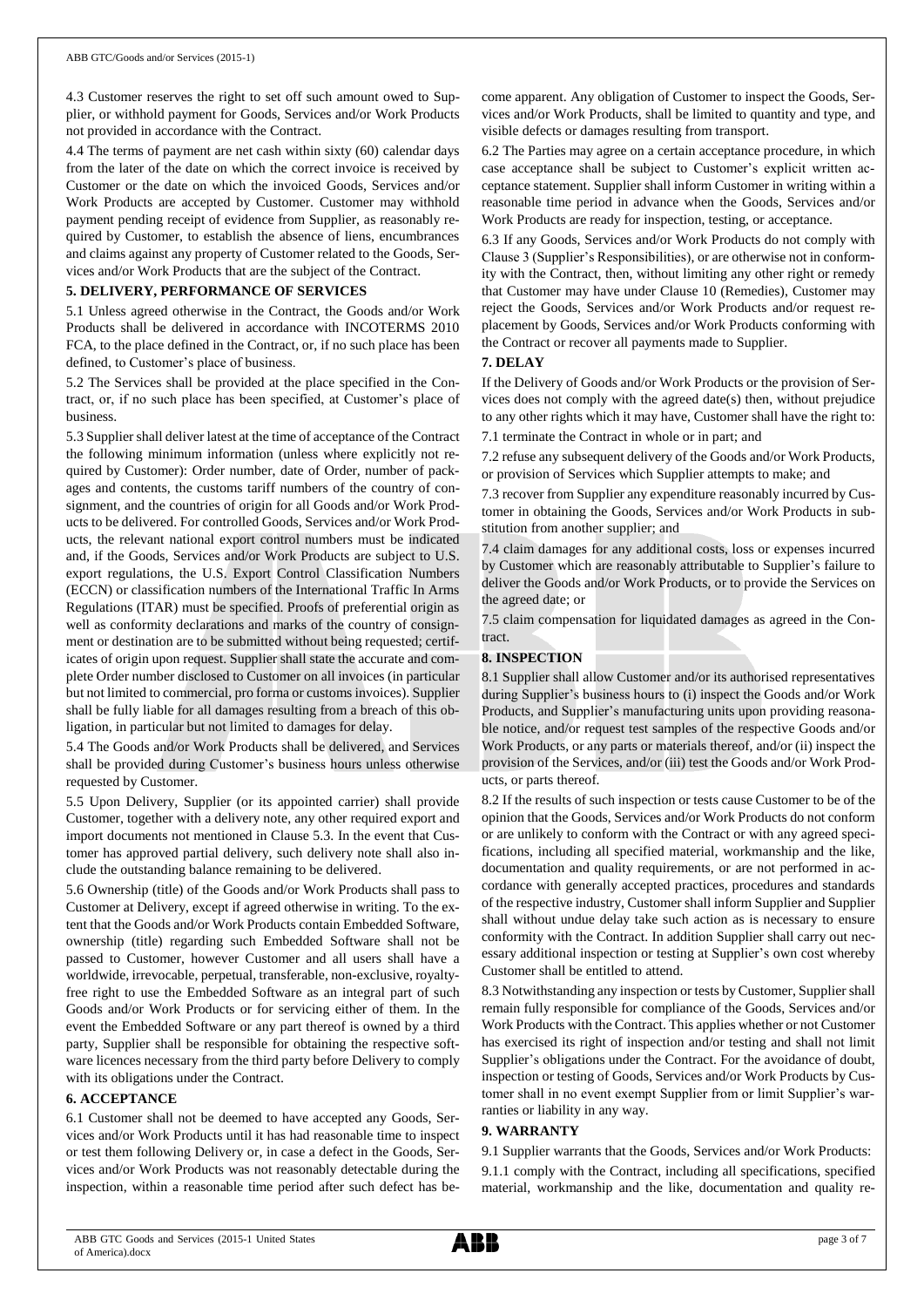quirements, or in absence thereof are provided or performed in accordance with generally accepted practices, procedures and standards of the respective industry, and are fit for the purposes for which goods, services or work products of the same description or the same or similar type would ordinarily be used, and keep the functionality and performance as expected by Customer according to Supplier's information, documentation and statements;

9.1.2 are fit for any particular purpose expressly or impliedly made known to Supplier in the Contract;

9.1.3 are new and unused at the date of Delivery;

9.1.4 are free from defects and rights of third parties;

9.1.5 possess the qualities which Supplier has held out to Customer as a sample or model; and

9.1.6 comply with Clause 12 (Compliance, Integrity).

9.2 Unless otherwise agreed in the Contract, the warranty period shall be twenty four (24) months from Delivery of Goods and/or Work Products, or the acceptance of the Services.

9.3 In case of non-compliance with the warranties provided under this Clause 9, Customer shall be entitled to enforce the remedies provided in Clause 10 (Remedies) hereunder.

#### **10. REMEDIES**

10.1 In case of breach of any warranty under Clause 9 (Warranty) or if Supplier otherwise fails to comply with any of the terms of the Contract, Customer shall give notice in writing to Supplier of such breach and provide Supplier an opportunity to remedy it. If Supplier has not successfully remedied such breach within forty eight (48) hours of receiving such Customer notification or within such other remedy period agreed in writing between the Parties, Customer shall be entitled to any one or more of the following remedies at its own discretion and at Supplier's expense:

10.1.1 to give Supplier another opportunity to carry out any additional work necessary to ensure that the Contract is fulfilled;

10.1.2 to carry out (or to instruct a third party to carry out) any additional work necessary to make the Goods, Services and/or Work Products comply with the Contract;

10.1.3 to obtain prompt repair or replacement of the defective Goods, Services and/or Work Products by Goods, Services and/or Work Products conforming with the Contract without defects;

10.1.4 to refuse any further Goods, Services and/or Work Products, but without exemption from Supplier's liability for the defective Goods, Services and/or Work Products provided by Supplier;

10.1.5 to claim such damages as may have been sustained by Customer as a result of Supplier's breaches of the Contract;

10.1.6 to terminate the Contract; in such event Customer shall have no obligation to compensate Supplier for the already provided but unpaid parts of the Goods, Services and/or Work Products, and Supplier shall be obliged to pay back to Customer any remuneration received from Customer for the Goods, Services and/or Work Products, and to take back the Goods and/or Work Products at Supplier's own cost and risk. 10.2 In the event that Clauses 10.1.1, 10.1.2 or 10.1.3 apply, the entire warranty period of Clause 9.2 shall be restarted.

10.3 The rights and remedies available to Customer and contained in the Contract are cumulative and are not exclusive of any rights or remedies available at law or in equity.

# **11. INTELLECTUAL PROPERTY**

11.1 Supplier hereby grants Customer, or undertakes to procure that Customer is granted, a worldwide, irrevocable, perpetual, transferable, non-exclusive, royalty-free licence to use the Intellectual Property Rights in the Goods, including Embedded Software, if any.

11.2 Supplier assigns herewith to Customer full ownership rights in and to any Intellectual Property in the Work Products arising from the Services for the full duration of such rights, wherever in the world enforceable. Supplier further agrees to execute, upon Customer's request and

at its cost, all further documents and assignments and do all such further things as may be necessary to perfect Customer's ownership title to the Intellectual Property or to register Customer as owner of the Intellectual Property with any registry, including but not limited to governmental registration authorities or private registration organisations.

11.3 The Intellectual Property Rights in any Work Products created by or licensed to Supplier prior to the respective Contract or outside of such Contract, and any subsequent modifications to the same ("Pre-Existing Works") will remain vested in Supplier or the respective third party owner. To the extent that Pre-Existing Works are embedded in any Work Products delivered by Supplier, Customer and its Affiliates shall have a worldwide, irrevocable, perpetual, transferable, non-exclusive, royalty-free licence to use the Pre-Existing Works as part of such Work Products, including the right to further improve, develop, market, distribute, sublicense, exploit or otherwise use the Work Products containing such Pre-Existing Works. Supplier shall not be prevented or restricted from using its own know-how or its Pre-Existing Works in the course of providing the Services.

11.4 In the event the Embedded Software contains or uses Open Source Software, Supplier must specify and inform Customer in writing and prior to Delivery about all Open Source Software implemented into or used by the Embedded Software. In the event that Customer does not approve any Open Source Software components contained in or used by the Embedded Software, Supplier agrees to replace or substitute at its own cost the affected Open Source Software component(s) contained in or used by the Embedded Software with software of at least the same quality and functionality and which is accepted by Customer.

11.5 In the event that the Goods and/or Work Products (and/or the Embedded Software) delivered, or Services provided infringe any third party Intellectual Property Rights, Supplier shall, notwithstanding anything provided to the contrary or otherwise contained in the Contract, provide IPR Indemnification to Customer. The IPR Indemnification does not limit any further compensation rights of Customer. Supplier's obligation to indemnify Customer as provided under this Clause shall not apply if and to the extent the liability or damage was caused by Customer's own pre-existing Intellectual Property Rights contributed to, or implemented into the Goods, Services and/or Work Products.

11.6 If any infringement claim is made against Customer, Supplier shall at its cost, but at Customer's discretion (i) procure for Customer the right to continue using the Goods, Services and/or Work Products; (ii) modify the Goods, Services and/or Work Products so that they cease to be infringing; or (iii) replace the Goods, Services and/or Work Products so that they become non-infringing.

11.7 In the event Supplier cannot fulfil the measures requested by Customer under Clause 11.6, Customer shall be entitled to terminate the Contract and to reclaim all sums which Customer has paid to Supplier thereunder. In any event, Customer may claim compensation in accordance with Clause 11.5 for any costs, losses or damages incurred whatsoever.

#### **12. COMPLIANCE, INTEGRITY**

12.1 Supplier shall provide the Goods, Services and/or Work Products in compliance with all relevant legislation, laws, rules, regulations, and codes of practice, guidance and other requirements of any relevant government or governmental agency. To the extent that such regulations are advisory rather than mandatory, the standard of compliance to be achieved by Supplier shall be in compliance with the generally accepted best practice of the relevant industry.

12.2 Supplier and its subcontractors must comply with the ABB Lists of Prohibited and Restricted Substances and with the reporting and other requirements regarding Conflict Minerals made available under **[www.abb.com](http://www.abb.com/) – Supplying – Material Compliance** or otherwise and shall provide Customer with respective documents, certificates and statements if requested. Any statement made by Supplier to Customer (whether directly or indirectly, e. g. where applicable via the ABB Sup-

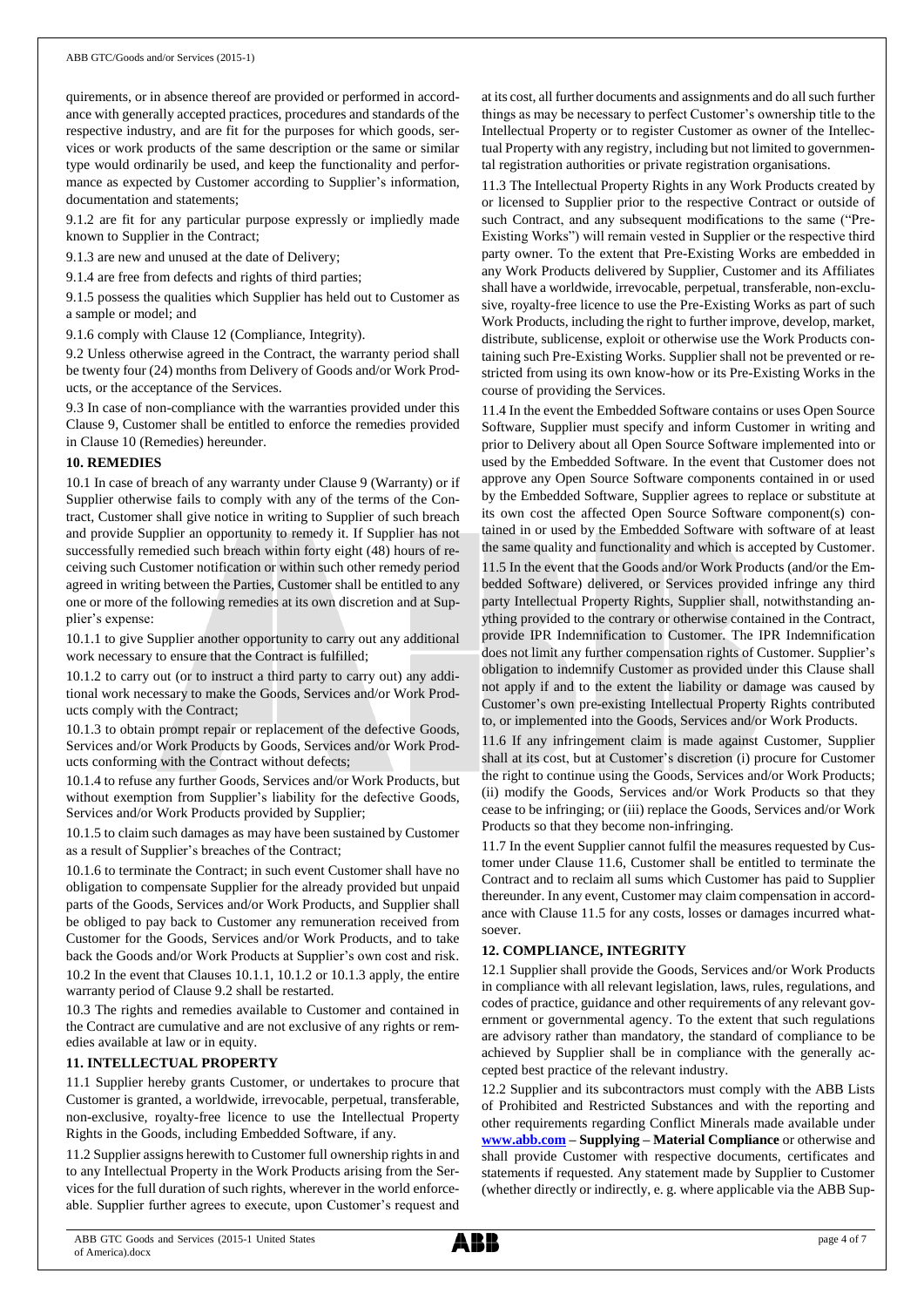plier Registration and Pre-Qualification System) with regard to materials used for or in connection with the Goods, Services and/or Work Products will be deemed to be a representation under the Contract.

12.3 Supplier represents and warrants that it is knowledgeable with, and is and will remain in full compliance with all applicable trade and customs laws, regulations, instructions, and policies, including, but not limited to, securing all necessary clearance requirements, proofs of origin, export and import licenses and exemptions from, and making all proper filings with appropriate governmental bodies and/or disclosures relating to the provision of services, the release or transfer of goods, hardware, software and technology to non U.S. nationals in the U.S., or outside the U.S., the release or transfer of technology and software having U.S. content or derived from U.S. origin software or technology.

12.4 No material or equipment included in or used for the Goods, Services and/or Work Products shall originate from any company or country listed in any relevant embargo issued by the authority in the country where the Goods, Services and/or Work Products shall be used or an authority otherwise having influence over the equipment and material forming part of the Goods, Services and/or Work Products. If any of the Goods, Services and/or Work Products are or will be subject to export restrictions, it is Supplier's responsibility to promptly inform Customer in writing of the particulars of such restrictions.

12.5 Both Parties warrant that each will not, directly or indirectly, and that each has no knowledge that the other Party or any third parties will, directly or indirectly, make any payment, gift or other commitment to its customers, to government officials or to agents, directors and employees of each Party, or any other party in a manner contrary to applicable laws (including but not limited to the U. S. Foreign Corrupt Practices Act and, where applicable, legislation enacted by member states and signatories implementing the OECD Convention Combating Bribery of Foreign Officials), and shall comply with all relevant laws, regulations, ordinances and rules regarding bribery and corruption. Nothing in the Contract shall render either Party or any of its Affiliates liable to reimburse the other for any such consideration given or promised.

12.6 Supplier herewith acknowledges and confirms that Supplier has received a copy of ABB's Code of Conduct and ABB's Supplier Code of Conduct or has been provided information on how to access both ABB Codes of Conduct online under **[www.abb.com/Integrity](http://www.abb.com/Integrity)**. Supplier is obliged and agrees to perform its contractual obligations in accordance with both ABB Codes of Conduct, including but without limitation to all employment, health, safety and environmental requirements specified therein.

12.7 ABB has established the following reporting channels where Supplier and its employees may report suspected violations of applicable laws, policies or standards of conduct: Web portal: **[www.abb.com/In](http://www.abb.com/Integrity)[tegrity](http://www.abb.com/Integrity) – Reporting Channels**; telephone and mail address: specified on this Web portal.

12.8 Any violation of an obligation contained in this Clause 12 shall be a material breach of the Contract. Either Party's material breach shall entitle the other Party to terminate the Contract with immediate effect and without prejudice to any further right or remedies under such Contract or applicable law.

12.9 Notwithstanding anything to the contrary contained in the Contract, Supplier shall, without any limitations, indemnify and hold harmless Customer from and against any liabilities, claim, proceeding, action, fine, loss, cost or damages arising out of or relating to any such violation of the above mentioned obligations and the termination of the Contract, or arising from export restrictions concealed by Supplier. With respect to export restrictions solely attributable to Customer's use of the Goods, Services and/or Work Products, the now said commitment shall only apply to the extent Supplier has knowledge of or reasonably should have been aware of such use.

12.10 Supplier agrees to comply with all federal, state and local laws, executive orders, rules, regulations and ordinances which may be applicable to Supplier's performance of its obligations under the Contract and/or an Order. Supplier certifies to Customer that the items purchased hereunder were produced or performed in compliance with all applicable requirements of the Fair Labor Standards Act of 1938, as amended. Supplier shall comply, unless this transaction is exempt under applicable regulations, with all provisions of Executive Order 11246 of September 24, 1965, as amended, and with the relevant orders of the Secretary of Labor relating to Equal Employment Opportunity, and clauses thereby required are incorporated herein by reference. If the Contract or an Order is subject to government contracting mandates, Customer will so state on the face hereof, and if so stated, as a condition to its effectiveness, Supplier agrees to certify to Customer, by separate writing, that it complies with all government contracting requirements applicable to Customer, Supplier and the Goods, Services and/or Work Products. **Supplier and its subcontractors shall abide by the requirements of 41 CFR 60–300.5(a). This regulation prohibits discrimination against qualified protected Veterans, and requires affirmative action by covered prime contractors and subcontractors to employ and advance in employment qualified protected Veterans. Supplier and its subcontractors shall abide by the requirements of 41 CFR 60–741.5(a). This regulation prohibits discrimination against qualified individuals on the basis of disability, and requires affirmative action by covered prime contractors and subcontractors to employ and advance in employment qualified individuals with disabilities.**

12.11 Supplier shall notify Customer of all "hazardous materials" (as that term is defined in applicable federal, state and local statutes) and such other identification of materials used in the provision of Services or contained in the Goods and/or Work Products as may be required by Customer from time to time, and provide any appropriate special handling instructions. Supplier shall furnish Customer with copies of all applicable "material safety data sheets" for such materials no later than the shipment date under the Contract.

# **13. CONFIDENTIALITY, DATA SECURITY,**

#### **DATA PROTECTION**

#### 13.1 Supplier shall:

13.1.1 Unless otherwise agreed in writing, keep in strict confidence all Customer Data and any other information concerning Customer's or its Affiliates' business, its products and/or its technologies which Supplier obtains in connection with the Goods, Services and/or Work Products to be provided (whether before or after acceptance of the Contract). Supplier shall restrict disclosure of such confidential material to such of its employees, agents or subcontractors or other third parties as need to know the same for the purpose of the provision of the Goods, Services and/or Work Products to Customer. Supplier shall ensure that such employees, agents, subcontractors or other third parties are subject to and comply with the same obligations of confidentiality as applicable to Supplier and shall be liable for any unauthorized disclosures;

13.1.2 Apply appropriate safeguards, adequate to the type of Customer Data to be protected, against the unauthorised access or disclosure of Customer Data and protect such Customer Data in accordance with the generally accepted standards of protection in the related industry, or in the same manner and to the same degree that it protects its own confidential and proprietary information – whichever standard is higher. Supplier may disclose confidential information to "Permitted Additional Recipients" (which means Supplier's authorised representatives, including auditors, counsels, consultants and advisors) provided always that such Permitted Additional Recipients sign with Supplier a confidentiality agreement with terms substantially similar hereto or, where applicable, are required to comply with codes of professional conduct ensuring confidentiality of such information;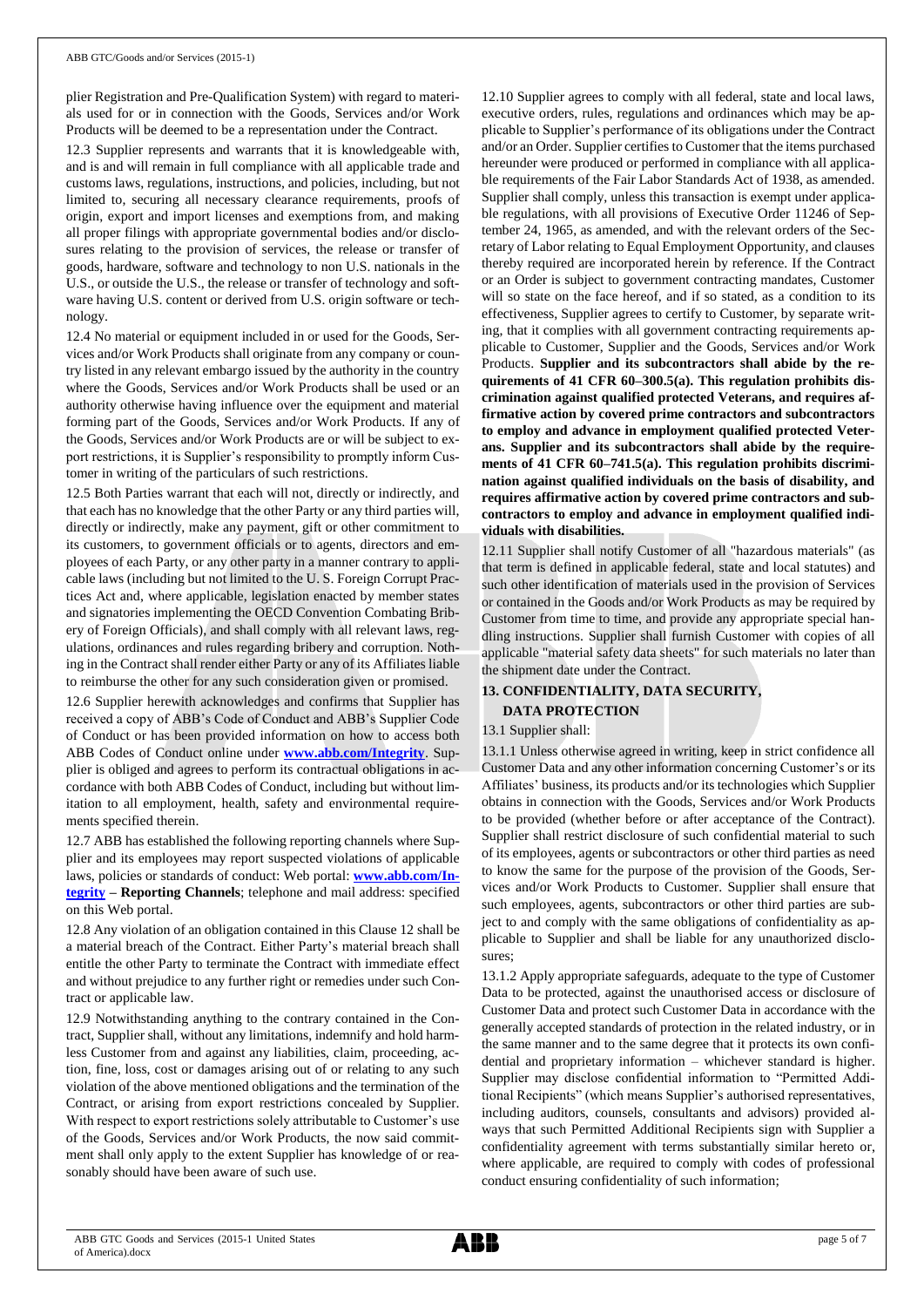13.1.3 Not (i) use Customer Data for any other purposes than for providing the Goods, Services and/or Work Products, or (ii) reproduce the Customer Data in whole or in part in any form except as may be required by the respective contractual documents, or (iii) disclose Customer Data to any third party, except to Permitted Additional Recipients or with the prior written consent of Customer;

13.1.4 Install and update at its own costs required adequate virus protection software and operating system security patches for all computers and software utilized in connection with providing the Goods, Services and/or Work Products;

13.1.5 Inform Customer without delay about suspicion of breaches of data security or other serious incidents or irregularities regarding any Customer Data.

13.2 Supplier agrees that Customer shall be allowed to provide any information received from Supplier to any Affiliate of Customer. Supplier shall obtain in advance all necessary approval or consent for Customer to provide such information to Customer's Affiliates if such information is confidential for any reason or subject to applicable data protection or privacy laws and regulations.

13.3 In case the type of Customer Data affected is particularly sensitive and therefore, according to Customer's opinion, requires a separate confidentiality and non-disclosure agreement, Supplier agrees to enter into such agreement. The same applies with regard to data privacy topics which are not covered by this Clause 13 and which may require a separate data processing agreement according to applicable laws and regulations.

13.4 The obligations under this Clause 13 exist for an indefinite period of time and therefore shall survive the expiration or termination of the Contract for any reason.

# **14. LIABILITY AND INDEMNITY**

14.1 Without prejudice to applicable mandatory law or unless otherwise agreed between the Parties, Supplier shall compensate/indemnify Customer for/from all damages and losses in connection with the Goods, Services and/or Work Products (i) for Supplier's breaches of the Contract and (ii) for any claim made by a third party (including employees of Supplier) against Customer in connection with the Goods, Services and/or Work Products, except for IPR Indemnification for which Clause 11 (Intellectual Property) exclusively applies, and in all cases to the extent that the respective liability, loss, damage, injury, cost or expense was caused by, relates to or arises from the Goods, Services and/or Work Products provided by Supplier and/or its subcontractors. Upon Customer's request Supplier shall defend Customer against any third party claims.

14.2 Supplier shall be responsible for the control and management of all of its employees, its suppliers and/or subcontractors, and it shall be responsible for the acts, defaults, negligence or obligations of any of its employees, suppliers and/or subcontractors, its agents, servants or workmen as fully as if they were the acts, defaults, negligence or obligations of Supplier.

14.3 The provisions of this Clause 14 shall survive any performance, acceptance or payment pursuant to the Contract and shall extend to any substituted or replacement Goods, Services and/or Work Products provided by Supplier to Customer.

14.4 Supplier shall maintain in force, and upon request provide evidence of, adequate liability insurance and statutory worker's compensation/employer's liability insurance with reputable and financially sound insurers. Nothing contained in this Clause 14 shall relieve Supplier from any of its contractual or other legal liabilities. The insured amount cannot be considered nor construed as limitation of liability.

14.5 Customer reserves the right to set off any claims under a Contract against any amounts owed to Supplier.

### **15. TERM AND TERMINATION**

15.1 A Contract between the Parties may be terminated for convenience in whole or in part by Customer upon giving Supplier thirty (30) calendar days written notice. In such event Customer shall pay to Supplier the value of the already delivered but unpaid parts of the Goods, Services and/or Work Products provided and proven direct costs reasonably incurred by Supplier for the not yet provided and unpaid Goods, Services and/or Work Products, however in no event more than the agreed price for the Goods, Services and/or Work Products under the respective Contract. No further compensation shall be due to Supplier. Compensation for any expenditures made with regard to Goods, Services and/or Work Products not yet provided shall be expressly excluded.

15.2 In the event of Supplier's breach of the Contract, Customer shall be entitled to terminate the Contract if Supplier fails to take adequate action to remedy a breach within 48 hours as requested by Customer in accordance with Clause 10.1. In such event, Customer shall have no obligation to compensate Supplier for the already delivered but unpaid parts of the Goods, Services and/or Work Products provided and Supplier shall be obliged to pay back to Customer any remuneration received from Customer for the Goods, Services and/or Work Products and to take back the Goods and/or Work Products at its (Supplier's) own cost and risk.

15.3 Customer shall have the right to terminate the Contract with immediate effect forthwith by notice in writing to Supplier in the event that an interim order is applied for or made, or a voluntary arrangement approved, or a petition for a bankruptcy order is presented or a bankruptcy order is made against Supplier or any circumstances arise which entitle the court or a creditor to appoint a receiver, administrative receiver or administrator or to present a winding-up petition or make a winding-up order or other similar or equivalent action is taken against or by Supplier by reason of its insolvency or in consequence of debt.

15.4 Upon termination Supplier shall immediately and at Supplier's expense safely return to Customer all respective Customer property (including any Customer Data, documentation, and retransfer/transfer of applicable Intellectual Property) and Customer information then in Supplier's possession or under Supplier's control and provide Customer with the complete information and documentation about the already supplied Goods, Services and/or Work Products or the respective parts thereof.

# **16. FORCE MAJEURE**

16.1 Neither Party shall be liable for any delay in performing or for failure to perform its obligations under a Contract if the delay or failure results from an event of "Force Majeure". For clarification, Force Majeure means an event that was not foreseeable by the affected Party at the time of execution of the respective Contract, is unavoidable and outside the reasonable control of the affected Party, and for which the affected Party is not responsible, provided such event prevents the affected Party from performing its obligations under the respective Contract despite all reasonable efforts, and the affected Party provides notice to the other Party within five (5) calendar days from occurrence of the respective event of Force Majeure.

16.2 If an event of Force Majeure occurs which exceeds thirty (30) calendar days, either Party shall have the right to terminate the relevant Contract forthwith by written notice to the other Party without liability to the other Party. Each Party shall use its reasonable endeavours to minimise the effects of any event of Force Majeure.

#### **17. ASSIGNMENT AND SUBCONTRACTING**

17.1 Supplier shall neither assign, nor subcontract, transfer, nor encumber the Contract, nor any parts thereof (including any monetary receivables from Customer) without prior written approval of Customer.

17.2 Customer may at any time assign, transfer, encumber, subcontract or deal in any other manner with all or any of its rights under the Contract to any of its own Affiliates.